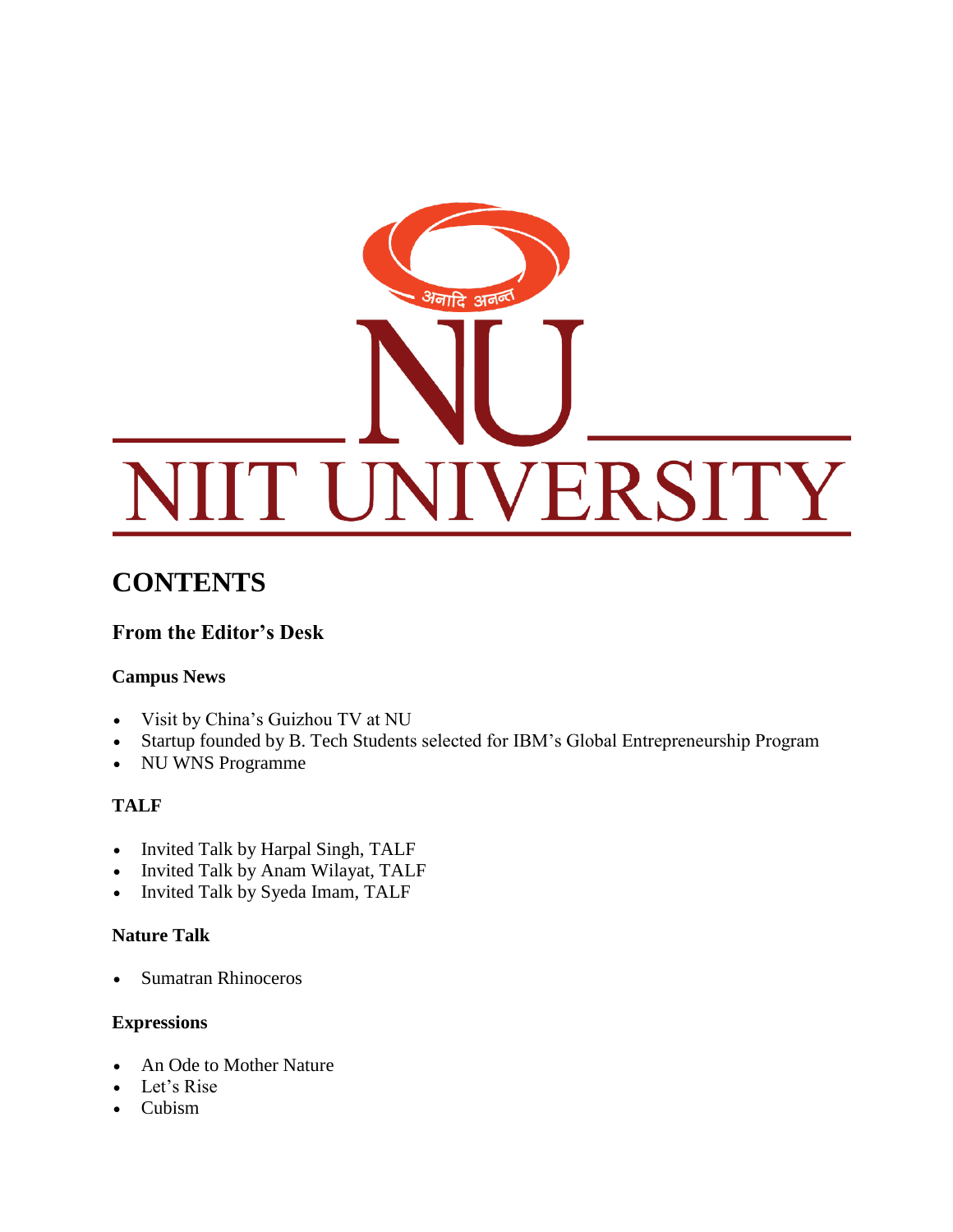- The Inter-Connection of Knowledge with Grace, Joy and Beauty
- End of the Road-The Dusk of my School Life
- The Boy Who Chased Shadows

### **Achievements**

B. Tech. CSE Student bags Internship at WrappUp Inc. Dubai



# **From the Editor's Desk**

### **Dear Readers,**

As the University returns back into action with new students joining and old ones returning to campus, NU NL team has been at work finding and compiling news and things of interest for their readers. With the vacations on, we could not find much news or contributions to be shared with our readers in July and hence we came up with this combined issue.

The campus witnessed varied activities, talks, visits and the commencement of WNS Business Analytics programme. Everything has been briefly covered in Campus news. All regular sections are there as well. Our B.Tech CSE student Uddalak Bhaduri has bagged an internship at WrappUp. Inc, Dubai. We congratulate him on his success. A separate section on TALF covers the talks given to students by eminent speakers during Resonance period.

I hope this issue is appreciated and enjoyed by all our readers. On behalf of The NU NL team, I wish all the readers a Happy Reading experience.

Best Regards,

**Anshima P Srivastav**

**Editor In-Charge,**

**NU Newsletter**

**[Anshima.Srivastava@niituniversity.in](mailto:anshima.srivastava@niituniversity.in)**

**Campus News**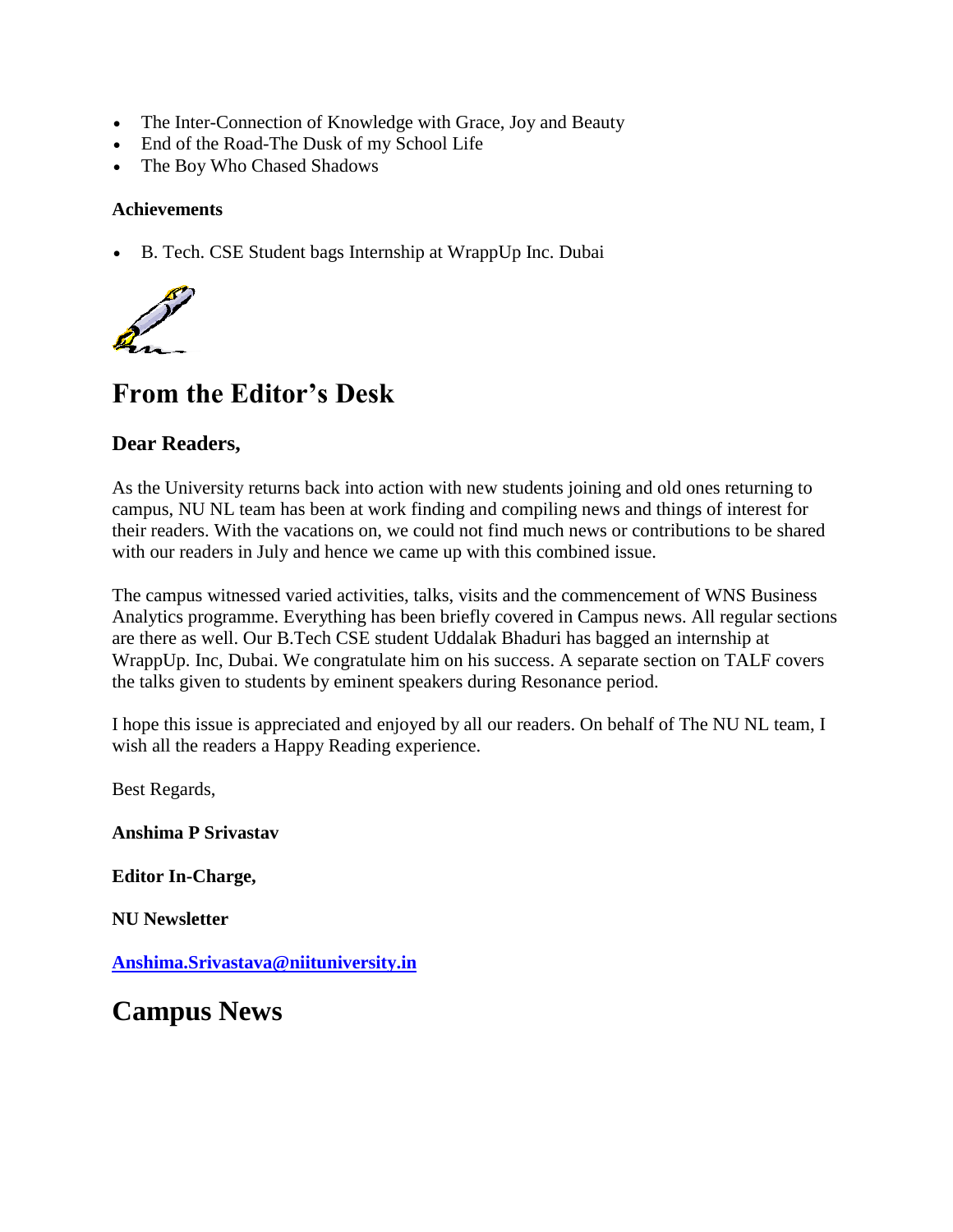

**Visit by China's Guizhou TV at NU**

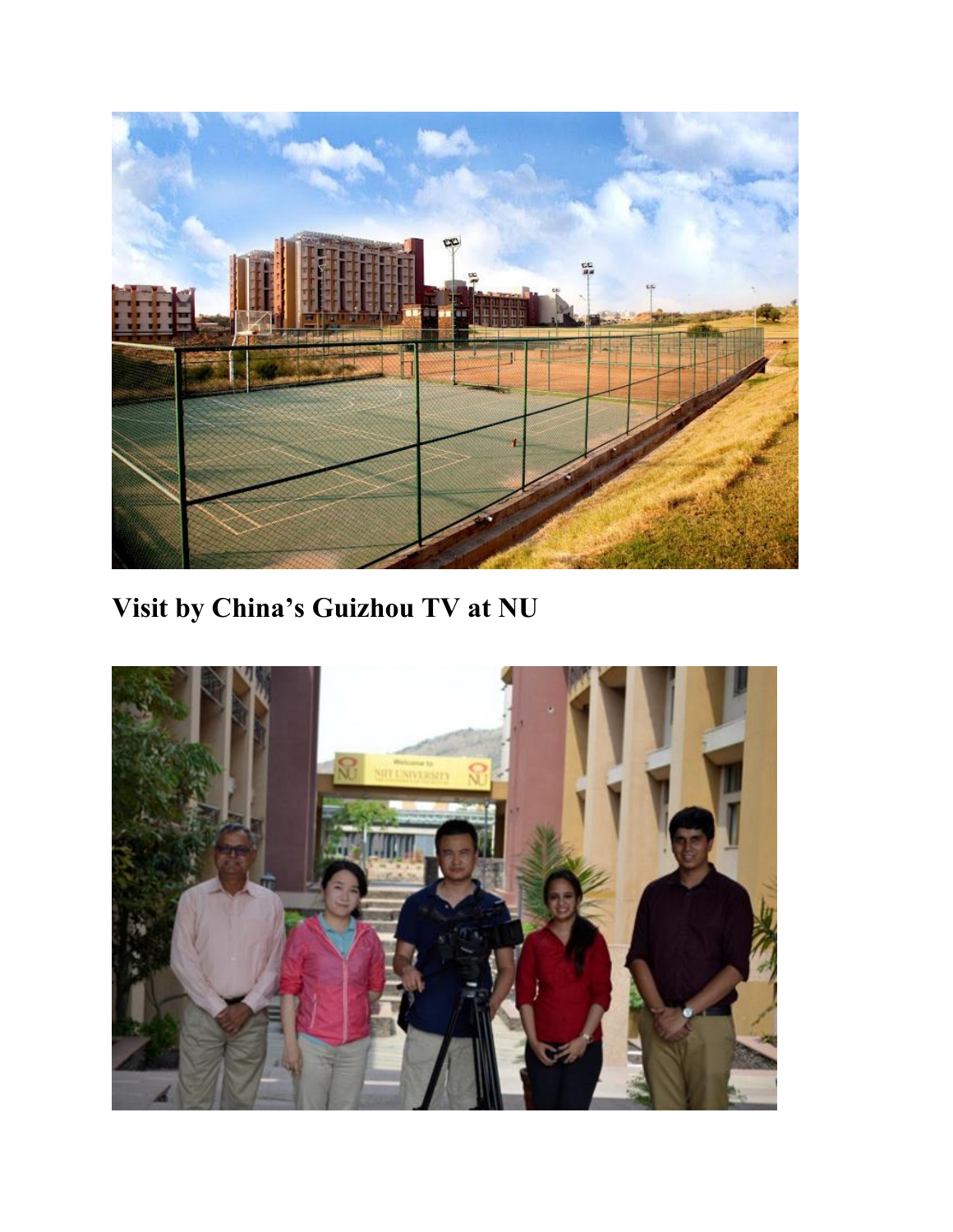China's Guizhou TV visited India to conduct a cross border report on what makes India the Silicon Valley of Asia. They visited companies and institutions engaged in talent transformation and software development. During their visit to NU on June 21st, 2016, they had a detailed meeting with the Leadership Team of NU on different essential aspects like Placements, Research, Industry collaboration initiatives and Entrepreneurship Projects at NU.

## **Startup founded by B. Tech. Students selected for IBM's Global Entrepreneurship Program**

Geo Enterprises Pvt. Ltd. a Startup founded by B. Tech. 2013-17 batch students was selected for IBM's Global Entrepreneurship Program.

The core team include:

- Rahul Kumar (CSE) as the CEO and Co-Founder
- Varshnee Raj (ECE) as the Managing Director and Co-Founder
- Alphonse Das Anthony (BT) as the COO and Chief Biological Engineer

They have proposed to build a molecular database for remote spectroscopy and plan to build a consumer analytics app which anonymously tracks scanned substances to reveal consumer trends and preferences.

### **NU WNS Programme**



NIIT University has come with another leadership programme with one of the renowned names in Business Process Management, WNS Global Solutions. This programme is one of its kind and is the pioneer in the entire education system.

This, MBA in Business Analytics is one of the most niche and nonpareil programs that are being offered in the education industry of this country and world, along. Unlike the customary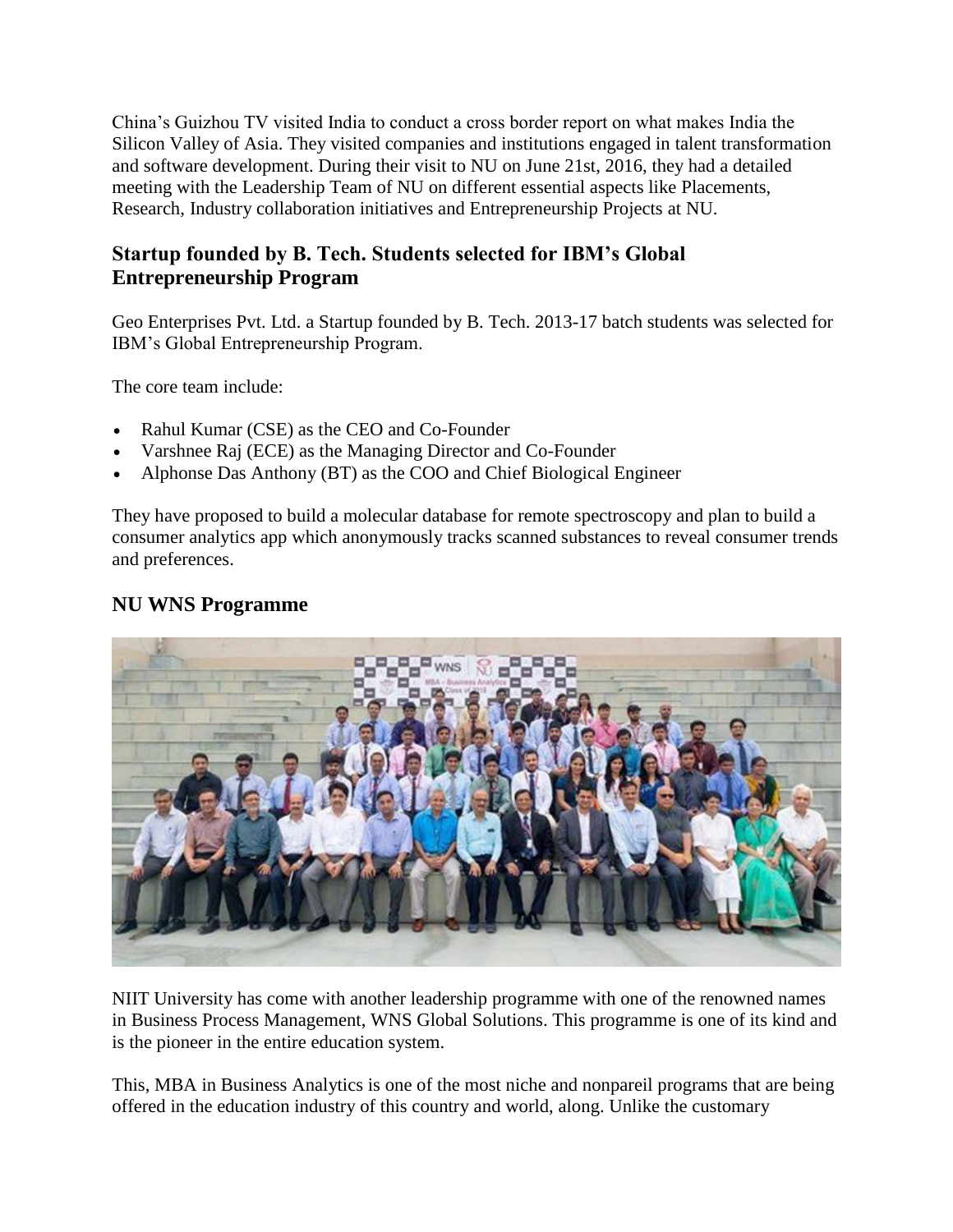management programs, Business Analytics requires the one to be highly specialized and it calls for skills and research that is otherwise quite arduous.

The programme offered by NIIT is a cutting edge initiative of industry-academia partnership, which has specially been created to meet industry requirements. We, at NIIT strive to be a collaboration of both, specialized domain of business analytics as well as adhere to the basic tenets of academic normative framework, thus is a reason, we are reckoned as The University of the Future.

# **TALF**



# **Invited Talk by Harpal Singh, TALF**

On the evening of July 22, 2016, all the fresher's of batch 2016-20 embarked on an hour long journey of self-discovery. Eminent TALF speaker, Mr. Harpal Singh guided all of them in this journey. He embarked upon on how the perspectives differ in various contexts. He traced the significance of perspective and encouraged all to be multi-perspective about whatever issue they come across.

He encouraged the gathering that to view a single issue via multiple perspectives, one needs to look at the issue from multiple lenses. These multiple lenses and perspective challenge the genius and the resultant thing is really holistic.

In the end, he gave them the advice to spend the years at NU intensively and asked all not to limit their learning within the four walls of the classroom. He also counseled all to do innovative things intensely, to be open minded and remain curious always.

## **Invited Talk by Anam Wilayat, TALF**

This TALF Invited talk threw light on Social Media and was aimed at enabling the gathering to view it from a different perspective. The session was conducted by Ms. Anam Wilayat, a Digital Marketing Manager, a Social Media Executive and a Content Marketer.

Since TALF is all about taking a deep dive into your inner self, it was altogether an inspiring Q&A session where questions related to social experience infused enthusiasm among the B. Tech. batch of 2016-20. The talk mainly focused on how social media influences the general public and the revenues which they generate.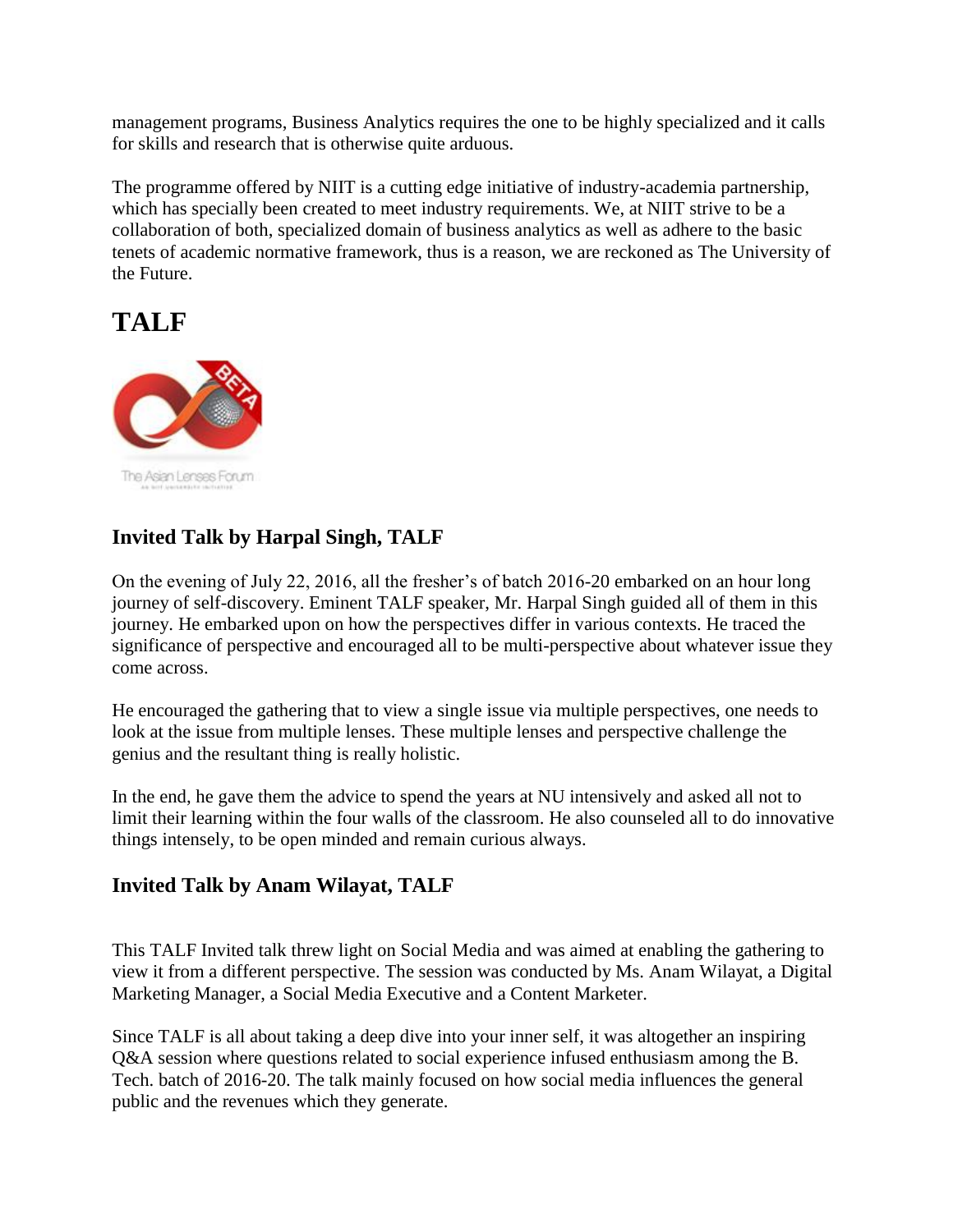Referring to Maslow's Hierarchy of Needs, she described that how people with great selfesteem, basic requirements fulfilled and having self-actualization find it confident to tell it out loud in Social Media about their positive attributes.

The concept of d-TALF was put forward and the students were encouraged to use the platform. Her speech also stressed upon the concept of togetherness. The talk ended with her advising on how to use d-TALF judiciously.

## **Invited Talk by Syeda Imam, TALF**

This journey began with the description on 'How good is this part of our lives is and ways to enjoy it and explore ourselves'. She explained how TALF initiative is a bonus on global experience to us students apart from our academics.

She started off with a few activities involving the students to brainstorm and pen down their thoughts. This led everyone to ponder over the point of listening to their inner self and to others around carefully. She emphasized on how listening is connected with various other important things and we should listen twice the amount than what we speak.

The session culminated with her reciting a beautiful poem which was a conversation between a soldier and god. She thanked everyone in contributing to making the Aravali hills behind the NU campus greener than what it was earlier. Maj. Gen. A.K. Singh gave a vote of thanks to ma'am for her stimulating speech and encouraged everyone to listen effectively.

# **Nature Talk**



**Sumatran rhinoceros**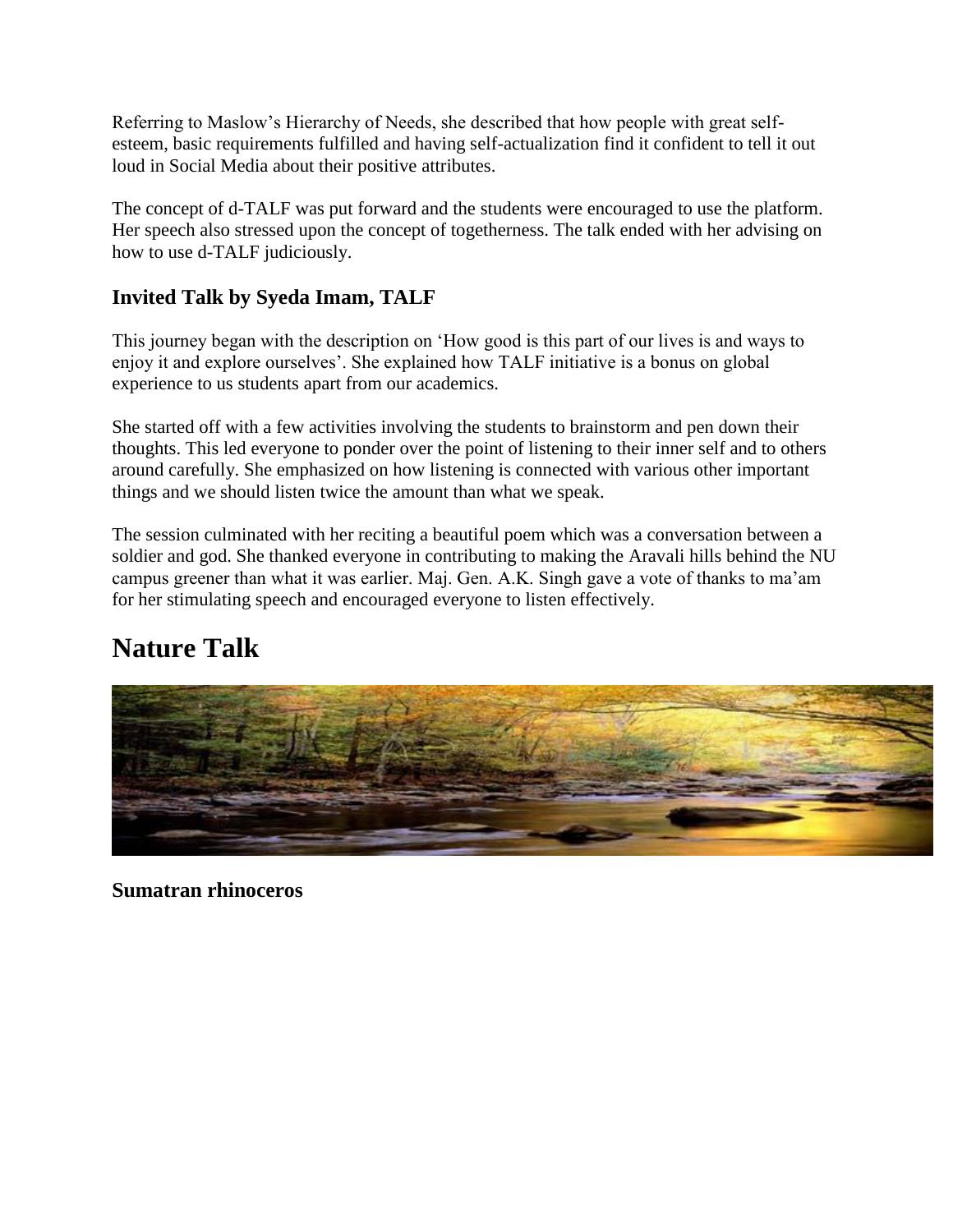

The Sumatran rhinoceros (Dicerorhinussumatrensis) is a member of the family Rhinocerotidae and one of five extant rhinoceroses. It is the only extant species of the genus Dicerorhinus. It is the smallest rhinoceros, although it is still a large mammal. Members of the species once inhabited rainforests, swamps, and cloud forests in India, Bhutan, Bangladesh, Myanmar, Laos, Thailand, Malaysia, Indonesia, and China. The Sumatran rhino is a mostly solitary animal except for courtship and offspring-rearing. It is the most vocal rhino species and also communicates through marking soil with its feet, twisting saplings into patterns, and leaving excrement.

The Sumatran rhinoceros lives in both lowland and highland secondary rainforest, swamps, and cloud forests. It inhabits hilly areas close to water, particularly steep upper valleys with copious undergrowth. The Sumatran rhinoceros once inhabited a continuous range as far north as Burma, eastern India, and Bangladesh.

Most feeding occurs just before nightfall and in the morning. The Sumatran rhino is a browser, with a diet of young saplings, leaves, fruits, twigs, and shoots. The rhinos usually consume up to 50 kg (110 lb) of food a day. The rhino makes three distinct noises: eeps, whales, and whistleblows. The eep, a short, one-second-long yelp, is the most common sound.

## **STATUS AND CONSERVATION**

Sumatran rhinoceroses were once quite numerous throughout Southeast Asia. Fewer than 275 individuals are now estimated to remain. The species is classed as critically endangered, primarily due to illegal poaching.

**Divya Sara Kurian, B. Tech. 2013-17**

**Expressions**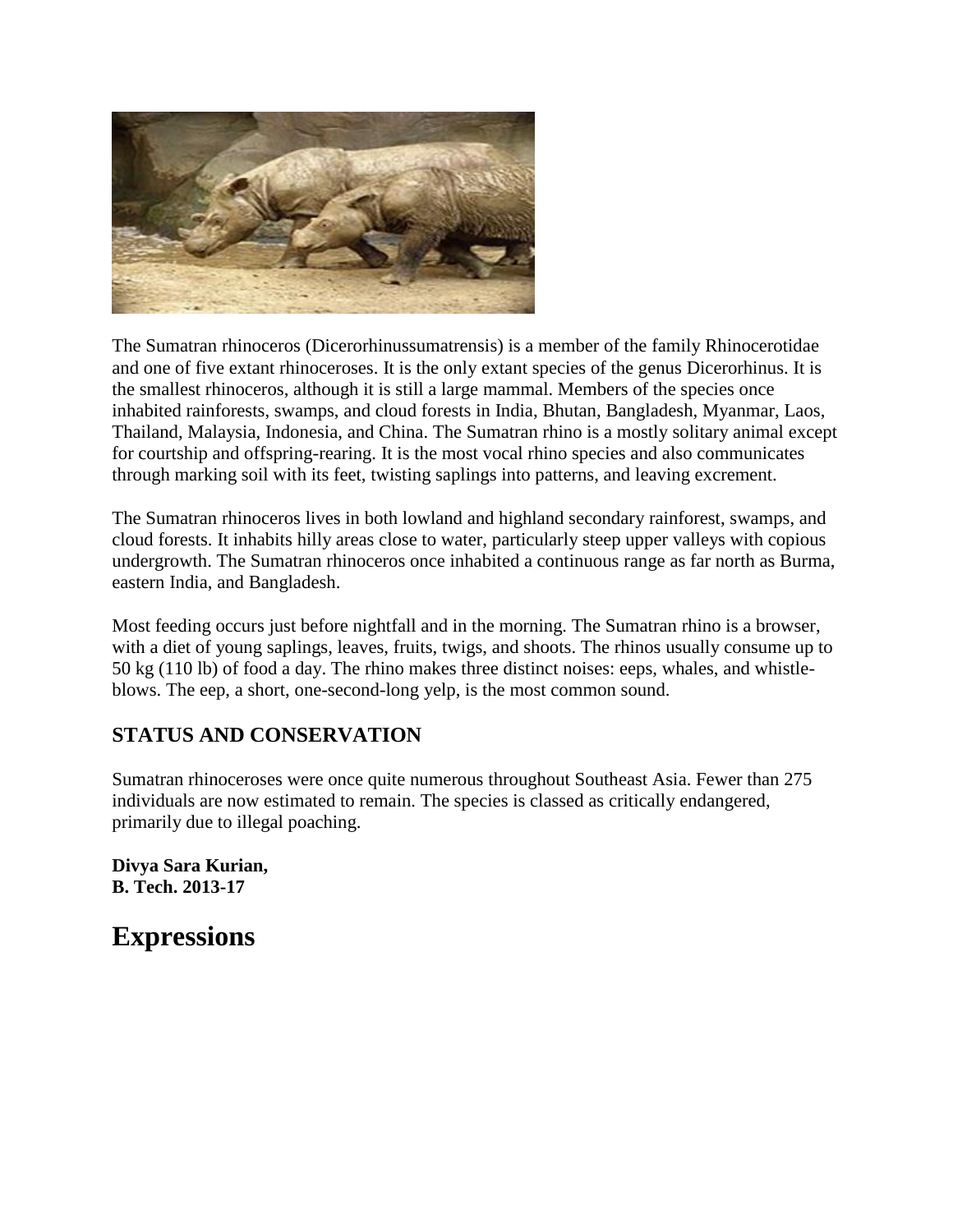

### **An Ode to Mother Nature**

– The beauty defined!! Get up folks, and quit your books, feel the serenity and forget your looks. This place is as calm as movement of clouds, it has been a host to many thousands of crowds. You must be busy, but, being here is a worth, it's a place, where you shall realize the meaning of your birth. Body, Mind & Soul, the existence of these, here's composure and love, you would surrender to your knees. Flying chirping birds and their patterned voice would remind you, home coming, is the only process that is due!! Observing a constant change in the sky's shade, here, all your plights and quagmires shall fade. From blue, to saffron, and finally to dark, it tells the process of filling of a thwart. Continue till the emerging of stars that shine, they create an unending horizon of a line.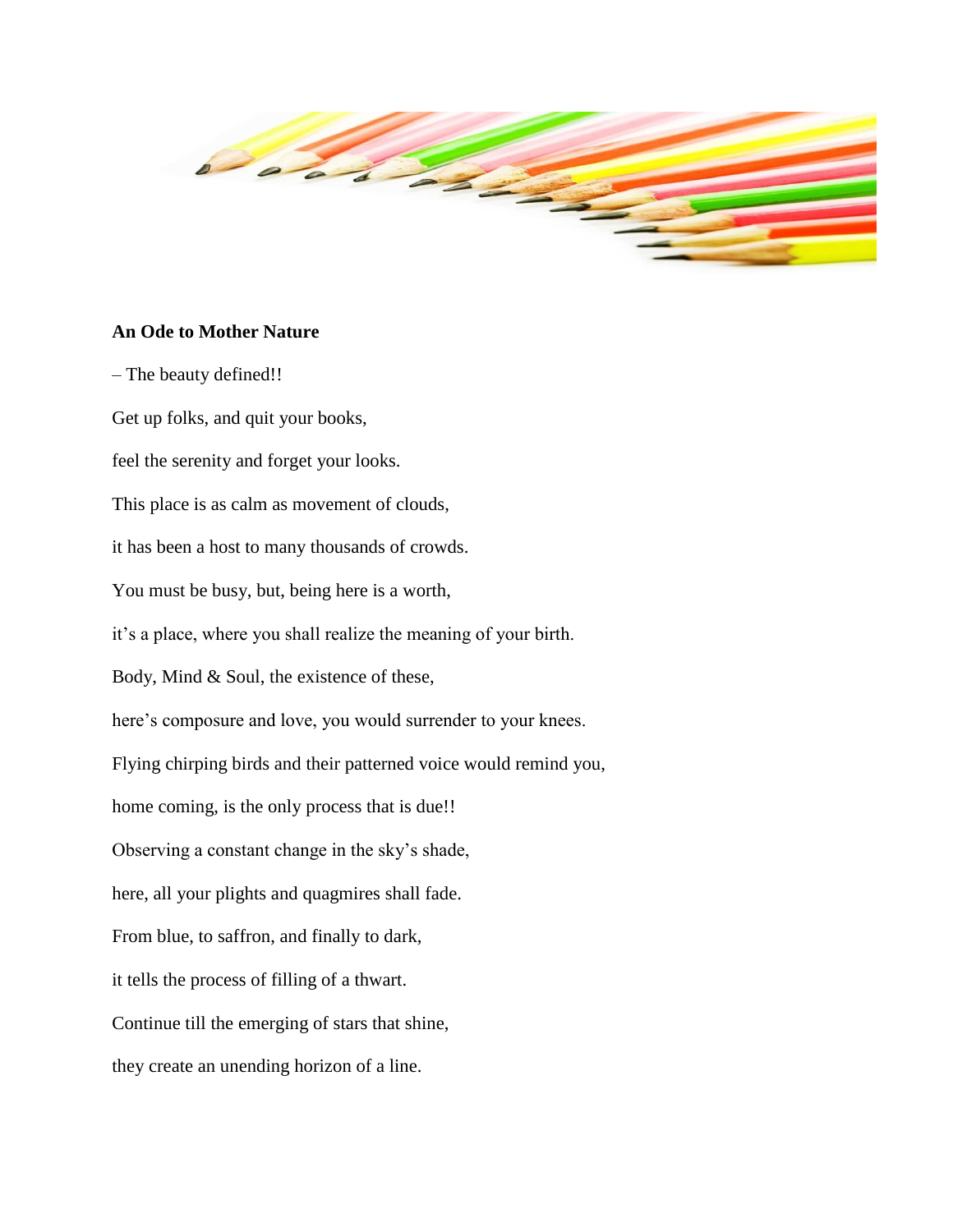A line that corresponds to the milky way,

along the regions of our intellectual bay.

The fact, that you are a king of millions of living body cells,

love to life, love to all, love to nature; is what this place dwells.

It is a university of future, the one of its kind and stature,

ASTACHAL is the place, they call it, where Humans interacts with the Nature.

#### **Ankit Biala**

#### **MBA-BA WNS (2016-18)**

### **Let's Rise**

In the end, you'll sleep

So wake up now, you can't take a leap.

There's a day ahead;

Night will pass overhead.

Work till sun sets, let go the dusk;

Snooze till dawn, commence with a new task

Job is peculiar, tedious and heftier,

but, why on earth did you ask for something easier?

Do your duty, responsibilities will come in handy;

Give your best in every field, make it priority.

Being good is better than the best,

Also being worse comes if you expect worst.

Life is cycle of problems where you have to –

Cross every hurdle, at least try to do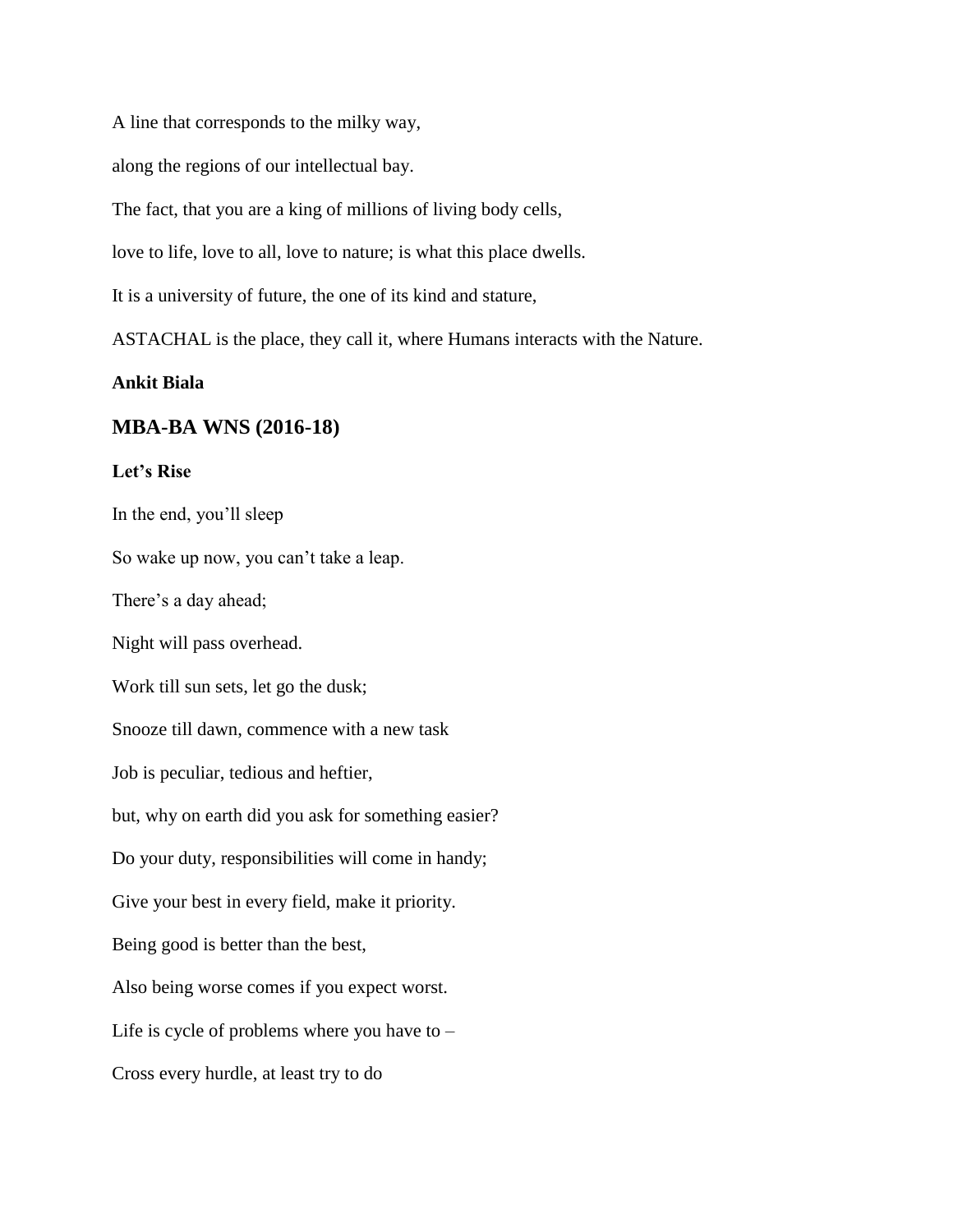Belief is a guidance, and hope is a catalyst; Make them your teacher, not antagonist. It's never late, you can always start anew, But once time is gone you can't rewind or renew. Everything takes time to settle It's not just to live a life, it's a battle.

## **Nandini Sinha**

# **B. Tech. (2016-20)**

# **Cubism**

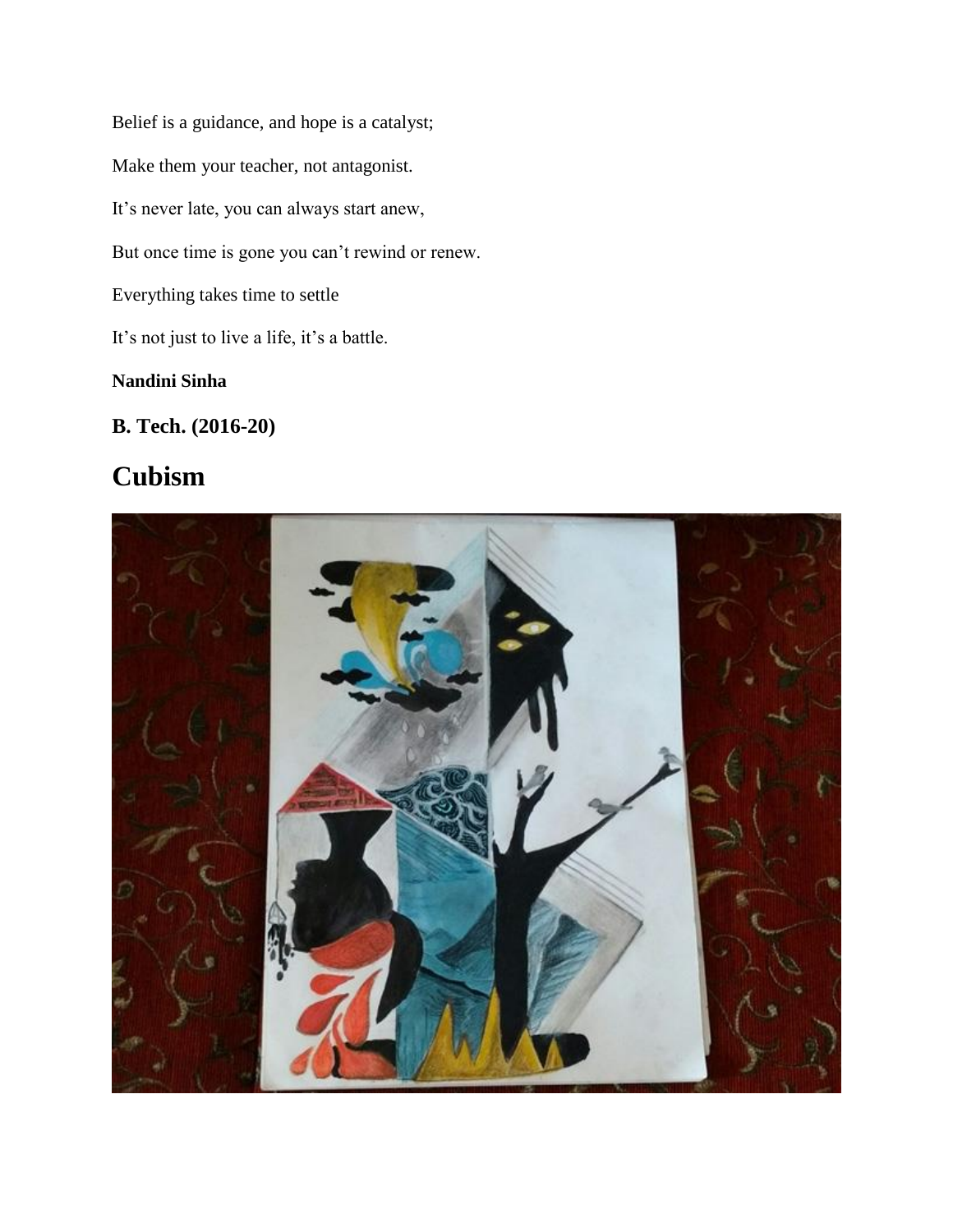### **Nandini Sinha**

### **B. Tech. (2016-20)**



**The interconnection of knowledge with grace, joy and beauty. Photo Taken by: Dr. Mohd Anul Haq (Assistant Professor, GIS Area)**

### **End of the Road-The Dusk of my School Life**

**I slept and dreamt that school life was my in-transient beauty-my school and I earmarked for each other, I a steward and my school, my native dream land. I woke up, only to realize that it was rather a fancy. I hurried and got ready and complete with my satchel, ran to laugh the last laugh of my school life. The school blocks, though all coated with radium green, rebuffed pale and frenzy to me as if I was having a trance. All I could do was to look, look and only look. Somehow, I managed crumbling steps and reached the first step. Panting, I bowed and kissed the ground and when and what rang the bell, I could not resonate with.**

**Amidst the great bustle and glimmering familiar faces, I lost my adrenaline and stooped, only to sit on what was to me a horseback, my bench, as if it was my destiny, even if I**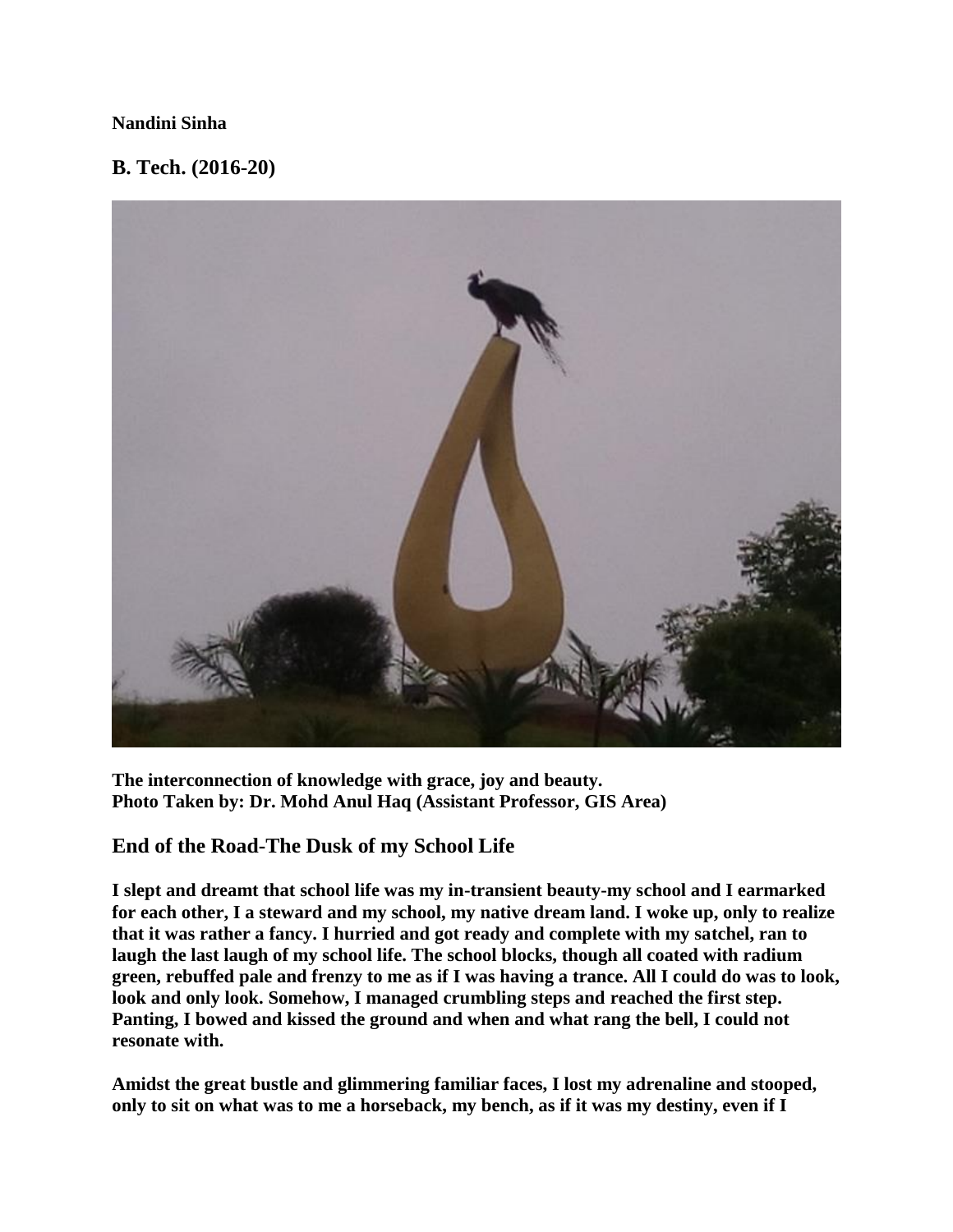**averted it. What was said and done, I could not envision, but, the inert butterflies in my stomach panic-struck me as soon as the devil, the gong of the bell sounded its kiss with it. The semi-alive impulse could sense the obligatory and I was sent to astray, in a whisky. Out in the campus, my Revered Principal Sir hovered towards me as if he was a mundane God and lit the gloom in my eyes with his take on the Philosophy of Life. My teachers, my auriferous and gemmiferous jewels hugged me and I could enjoy the final bell no more. I could not realize my motion and commotion and whether my eyes threw away tears or dew drops, even I cannot tell.**

**And, it finally was the time to tell the world that I was a kid no more. My School, my lovely damsel, eroded from my periphery. I bottlenecked to my home, unstimulated. Alas! The drowning Sun scarred my daily compulsion-my capricious School days. Here I stand, all passive and de-bloomed!**

**Long live my Alma-Mater**

**Rahul Saha,**

**B. Tech. (2016-20)**

**The Boy Who Chased Shadows**

**A dark night, it is. Musty, foggy. Quarter to midnight, the clock ticks its way towards a chime.**

**A Boy, in rags, runs, runs and runs. Chases he, some shadows. Some his own, some strange to him. He almost reaches one, brings his hand out far, his fingers closing in a tight grip. Turning his closed fist upwards, he opens. Only air. Dressed in rags, he is, except a cap his father left him when he died a drunkard.**

**Across the wall, he sees the shadows move. He breaks into a run again. Runs, sweat trickling down his face, even in a night as cold as this. But this time, there are no shadows he chases. He runs, fearing something. People, behind him. Sound of footsteps reaches his ears. Looking back, he sees two men. One tall, one short. Black suits, they wear. They seem like shadows themselves, barely distinguishable against the dark of the alley.**

**They come closer, as if they are going to engulf the Boy into them. Runs, he runs. His legs wear out soon. Out of breath, he stops at a corner. His hand placed against a wall, panting, he looks in front. And there, he sees the Man.**

**There, the Man stands. Leaned against the wall, under the glow of the street lamp, he stands. A cigarette, in his mouth. His face cloaked by the lowered hat he wears. A hand reaches to the cig in his mouth. Taking the cig in between his middle and his fore, he takes it out, blowing smoke in the black. He lowers the hand down. The Boy sees the shadow, shadow of the Man, shift shape on the road. The Man still holding the cig, now with the**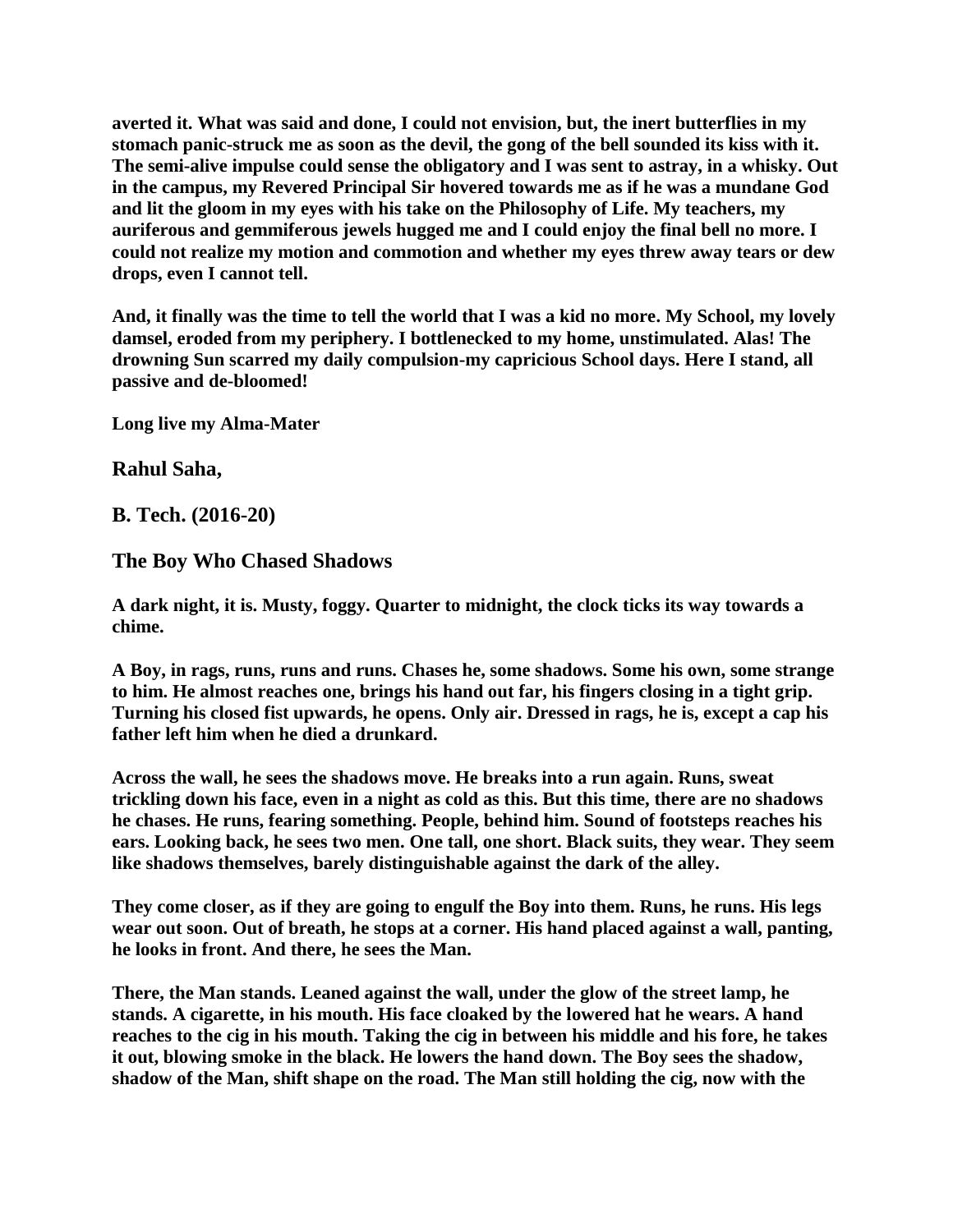**thumb and middle, taps on it with the fore. Ash falls, gently as a flake, on the road. And in the middle of black, the Boy sees, for a moment, a glow of red.**

**The Boy hears sounds, too. Some old jazz floating out of the ol' bar downtown, two blocks east. The footsteps seem a lot closer now. They are almost behind. They come. Onto him, two black shadows jump, pushing him into the street. The Man seems a lot closer now. Vision starts to blur for him. Everything starts to faint, rotate. Feels like blood across his face. Everything goes dark.**

**A light. The Boy opens his eyes.. He lies on the road, in a pool of blood. He doesn't feel hurt, there's no pain. Yet, the blood soaks itself through his rags. He looks at the side. Two bodies, all in black, lie, reeking of death. His gaze shifts upward. He can see the Man standing there. The Man stands, beneath the lamp, leaning against the wall, a cig in his mouth. Smoke rises. But this time, not from his mouth. It rises from the gun in his hand, a gun pointed towards the dead.**

**The Boy gets up, wanting to say something. The Man stacks his gun in his pant, comes forward, separate from the wall now, ready to leave. He looks up. The Boy sees his eyes for the first time. The Boy gets up. He stands face to face with the Man. They stare at each other. The Man nods and leaves, disappearing into the black.**

**The Boy stands there, all alone. He stands there for what feels like an eternity. He hears a chime in the distance. Shaken, he is. Looking towards the alley the Man vanished into, he breaks into a run.**

**He runs. He runs, chasing after the Man's shadow.**

**Yash Saxena.**

**B. Tech. (2015-19)**

# **Achievements**

**B. Tech. CSE Student bags Internship at WrappUp Inc. Dubai**